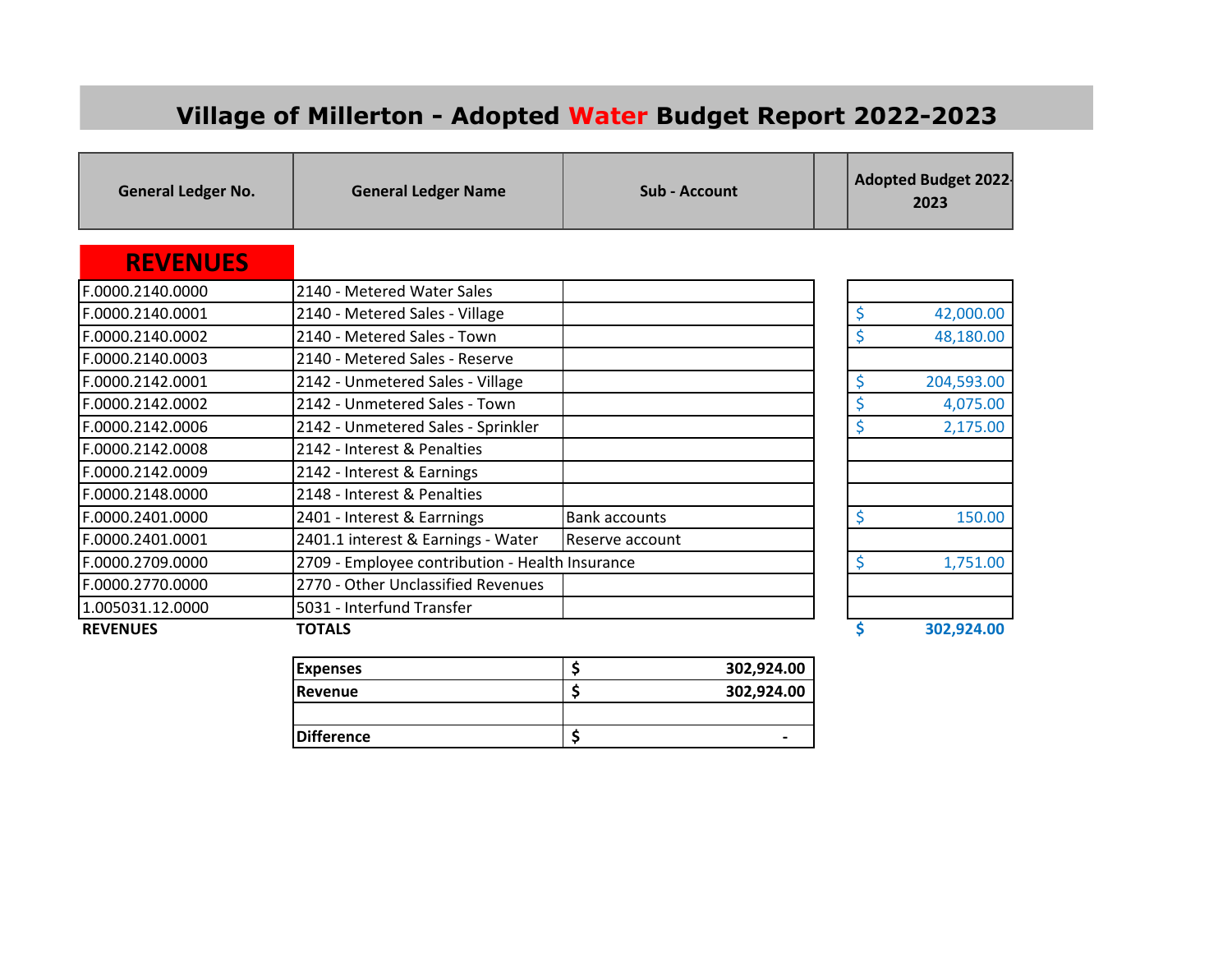| <b>General Ledger No.</b> | <b>General Ledger Name</b>            | <b>Sub - Account</b>       | <b>Adopted Budget 2022-</b><br>2023 |  |
|---------------------------|---------------------------------------|----------------------------|-------------------------------------|--|
| <b>EXPENSES</b>           |                                       |                            |                                     |  |
| F.1910.0400               | 1910.4 - Unallocated Insurance        | Liability Insurance 45%    | \$<br>5,460.00                      |  |
| F.1990.0400               | 1990.4 - Contingent Account           |                            | \$<br>27,746.00                     |  |
| <b>TOTAL</b>              |                                       |                            | \$<br>33,206.00                     |  |
|                           |                                       |                            |                                     |  |
| F.8310.0100               | 8310.1 - Treasurer Salary 50%         |                            | \$<br>29,120.00                     |  |
| F.8310.0110               | 8310.1 - Clerk Salary 40%             |                            | \$<br>16,068.00                     |  |
| F.8310.0116               | 8310.1 - Board Salaries               |                            | \$<br>5,250.00                      |  |
| F.8310.0117               | 8310.1 - Deputy Mayor Salary          |                            | \$<br>2,500.00                      |  |
| F.8310.0118               | 8310.1 - Mayor Salary                 |                            | \$<br>4,500.00                      |  |
| F.8310.0400               | 8310.4 - Water CE                     | <b>Computer Software</b>   | \$<br>5,500.00                      |  |
| F.8310.0410               | 8310.4 - Water CE                     | Training / Travel          | \$<br>1,500.00                      |  |
| F.8310.0440               | 8310.4 - Water CE                     | <b>Attorney Services</b>   | \$<br>4,350.00                      |  |
| F.8310.0450               | 8310.4 - Water CE                     | <b>Accountant Services</b> | \$<br>3,000.00                      |  |
| F.8310.0450.0001          | 8310.4 - Water CE                     | Accountant consult         | \$<br>3,000.00                      |  |
| F.8310.0460               | 8310.4 - Water CE                     | <b>Engineer Services</b>   | \$<br>500.00                        |  |
| F.8310.0470               | 8310.4 - Water CE                     | Contractual                | $\overline{\xi}$<br>1,500.00        |  |
| f.8310.0470.0001          | 8310.4 - Water CE                     | Rents                      | $\overline{\xi}$<br>15,600.00       |  |
| F.8310.0480               | 8310.4 - Water CE                     | <b>Office Utilities</b>    | \$<br>3,200.00                      |  |
| F.8310.0490               | 8310.4 - Water CE                     | <b>Office Supplies</b>     | \$<br>2,000.00                      |  |
| F.8310.0500               | 8310.5 - Water Office Building Repair | <b>Building Repairs</b>    |                                     |  |
| F.8310.0510               | 8310.5 - Water Office Rent            | <b>Office Rent</b>         |                                     |  |
| <b>TOTAL</b>              |                                       |                            | \$<br>97,588.00                     |  |
|                           |                                       |                            |                                     |  |
| F.8320.0400               | 8320.4 - Water Supply CE              | Supply Dues / Conferences  | \$<br>1,000.00                      |  |
| F.8320.0410               | 8320.4 - Water Supply CE              | <b>Pump House Electric</b> | \$<br>12,000.00                     |  |
| F.8320.0440               | 8320.4 - Water Supply CE              | <b>Water Quality Tests</b> | \$<br>5,000.00                      |  |
| F.8320.0450               | 8320.4 - Water Supply CE              | Chemicals                  | \$<br>1,500.00                      |  |
| <b>TOTAL</b>              |                                       |                            | \$<br>19,500.00                     |  |